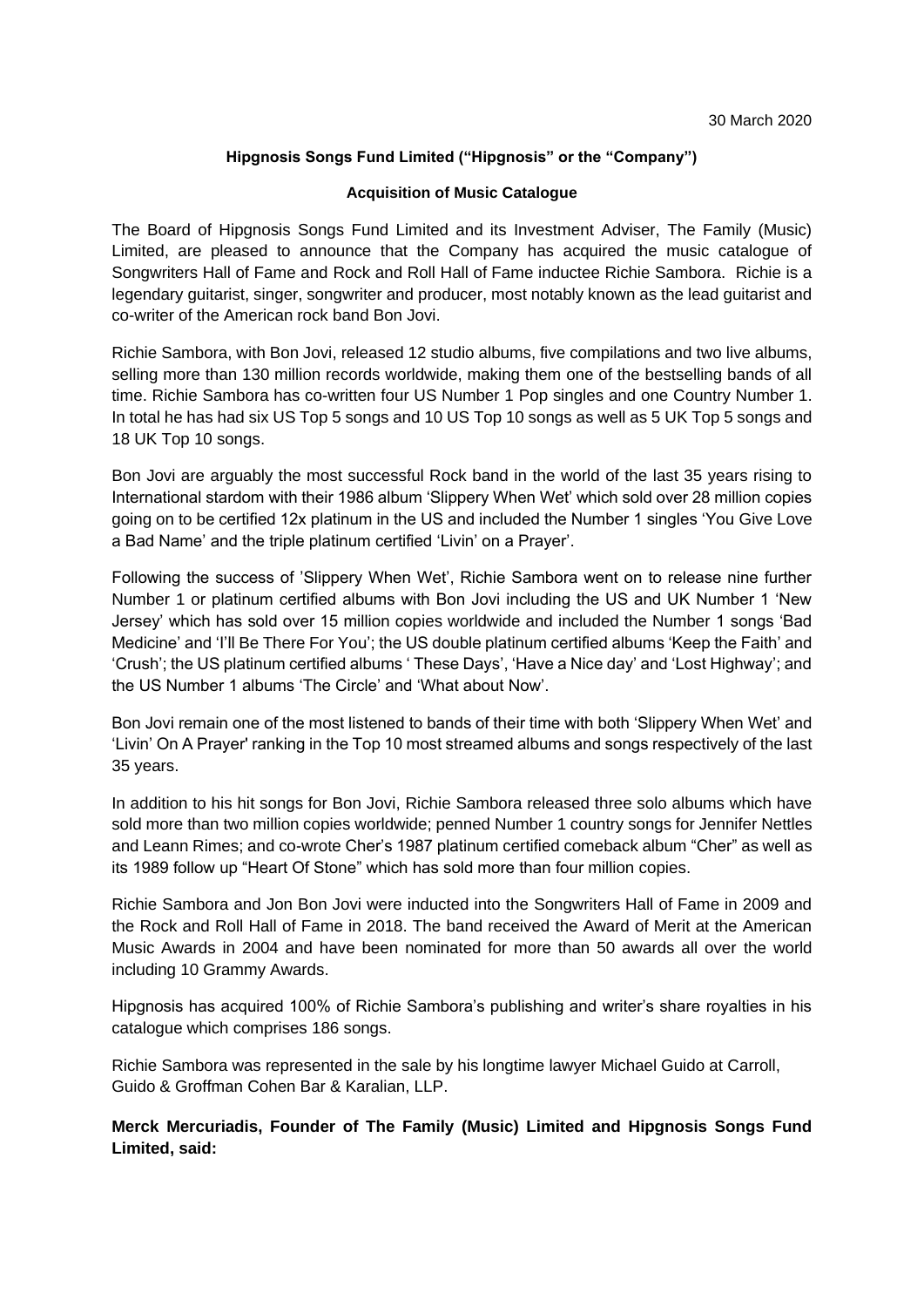"In uncertain times such as this you are reminded of the power of great songs and great music and amongst the greatest set of songs of the last 35 years are the incomparable songs Richie Sambora co-wrote for Bon Jovi and other great artists. He's a musician's musician and a songwriter's songwriter and is one of the very precious few that is an inductee of both the Songwriters Hall of Fame and the Rock and Roll Hall of Fame. I am delighted to welcome Richie to the Hipgnosis family and look forward to working closely with him for many years to come on this elite set of songs."

## **Richie Sambora said:**

"I'm very privileged to have had the incredible success I have achieved as a songwriter and artist to date. These songs are very important to me and I feel very strongly that Merck is the only person I could have entrusted my babies to. I believe the work he is doing that has transformed the way that the world looks at the power of great songs and the songwriting community is very special. I look forward to working with him and his Hipgnosis team to deliver more success for all of us."

#### **For further information, please contact:**

| The Family (Music) Limited<br><b>Merck Mercuriadis</b>                                                                                       | Tel: +44 (0)1481 742742  |
|----------------------------------------------------------------------------------------------------------------------------------------------|--------------------------|
| N+1 Singer - Joint Corporate Broker<br>James Maxwell / James Moat (Corporate Finance)<br>Alan Geeves / James Waterlow / Sam Greatrex (Sales) | Tel: +44 (0)20 7496 3000 |
| J.P. Morgan Cazenove - Joint Corporate Broker<br>William Simmonds / Jérémie Birnbaum (Corporate Finance)<br>James Bouverat (Sales)           | Tel: +44 (0)20 7742 4000 |
| The Outside Organisation<br>Alan Edwards / Nick Caley                                                                                        | Tel: +44 (0)7711 081 843 |

## **NOTES TO EDITORS**

## **About Hipgnosis Songs Fund Limited**

#### [\(www.hipgnosissongs.com\)](http://www.hipgnosissongs.com/)

Hipgnosis, which was founded by Merck Mercuriadis, is a Guernsey registered investment company established to offer investors a pure-play exposure to songs and associated musical intellectual property rights. The Company has raised a total of over £625 million (gross equity capital) through its Initial Public Offering on 11 July 2018, and subsequent issues in April 2019, August 2019 and October 2019. In September 2019, Hipgnosis transferred its entire issued share capital to the Premium listing segment of the Official List of the FCA and to the London Stock Exchange's Premium segment of the Main Market.

## **About The Family (Music) Limited**

The Company's Investment Adviser is The Family (Music) Limited, which was founded by Merck Mercuriadis, former manager of globally successful recording artists, such as Elton John, Guns N' Roses, Morrissey, Iron Maiden and Beyoncé, and hit songwriters such as Diane Warren, Justin Tranter and The-Dream, and former CEO of The Sanctuary Group plc. The Investment Adviser has assembled an Advisory Board of highly successful music industry experts which include award winning members of the artist, songwriter, publishing, legal, financial, recorded music and music